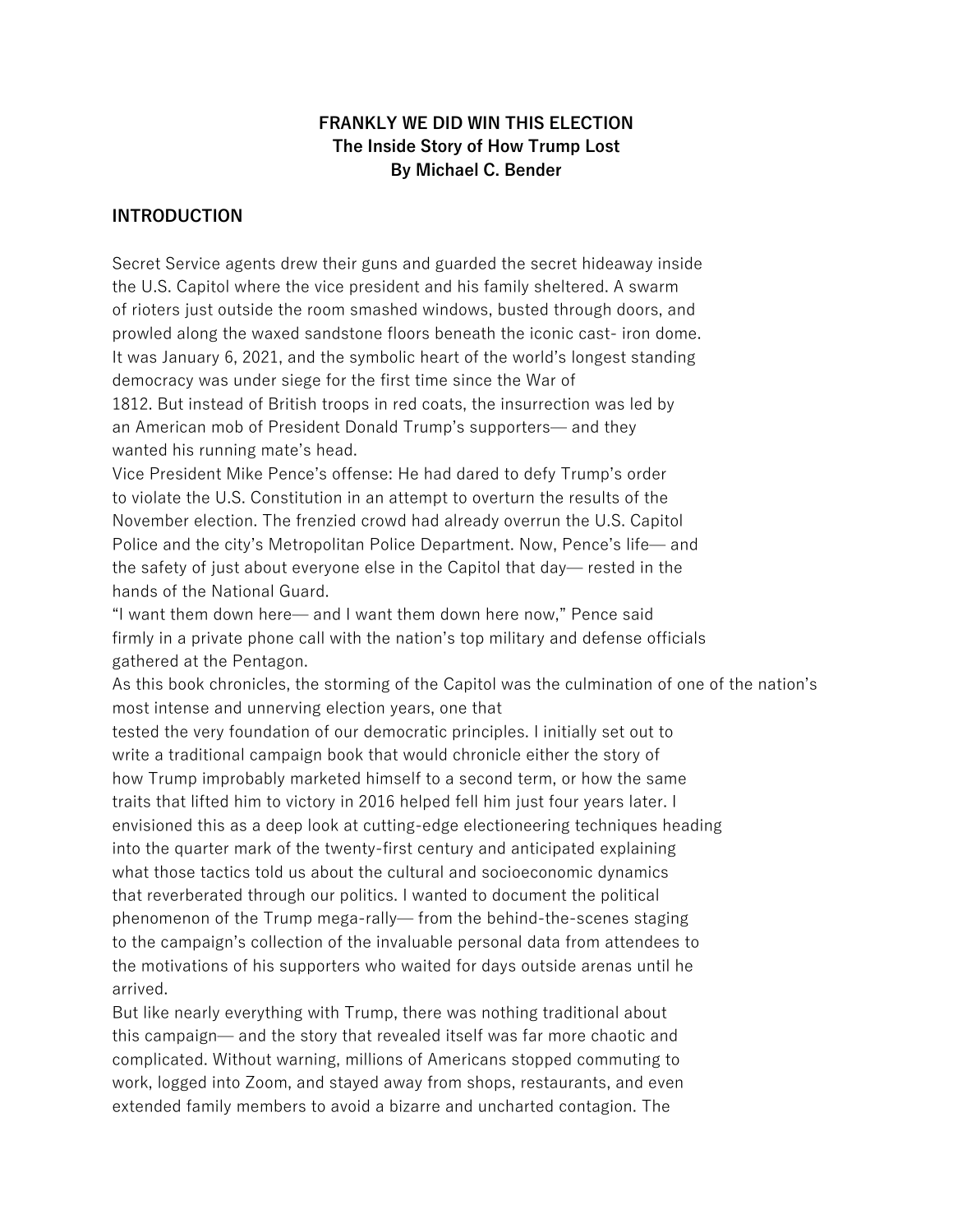electoral kinetics shifted just as quickly and significantly. Trump's reelection bid suddenly hinged more on his response from inside the White House to a complex global crisis than on how his top political operatives would promote his past successes from campaign headquarters across the Potomac River. My expectations changed, too. Instead of spending the year on the campaign trail with a candidate I'd covered for five years, attending rallies hosted by members of his team I'd known for just as long, I only occasionally left my house once pandemic lockdowns started in March 2020.

The result is the story of the final year of Trump's presidency, which opened with his first impeachment in December 2019 and extends just beyond his second impeachment almost exactly a year later, in February 2021. It's informed by hundreds of hours of interviews with more than 150 members of Trump's White House, Cabinet, and campaign as well as friends and outside advisers as well as by my own occasional run-ins, phone calls, and one-on-one interviews with Trump. Together their accounts reveal the deliberations behind the responses to the coronavirus pandemic and civil rights protests, explain why top lieutenants in Trump World remained in a constant revolving door between exile and repatriation, go inside-the-room during intense battles

between Trump and his military advisers over whether to unleash soldiers on the streets of major American cities, and show how Trump spent more than twice as much money on a losing campaign as he had on a winning one. I also spent time with an eclectic group of Trump superfans who slept outside for days to secure their place in the front row of his mega-rallies, and whose stories of how Trump changed their lives help explain his enduring appeal to his base.

The heart of the story, of course, is President Trump, whom I covered for the *Wall Street Journal* during the 2016 election, all four years at the White House, and the 2020 campaign. As part of my job for the newspapers, I've interviewed Trump inside his corporate office in Trump Tower, on Air Force *One*, and one-on-one inside the Oval Office. Trump has praised my wavy hair as being worthy of a job in his administration. He complained about my reporting to my elementary-school-age daughter.

Many of my Trump World sources shared their firsthand accounts, internal campaign documents, text messages, emails, and calendars to help reconstruct key moments during the campaign. Some spoke for the opportunity to share what they had witnessed from their front-row seat to history. Others spoke for protective purposes, concerned that if they didn't tell their story, someone else would. Many spoke only on the condition of deep background, an agreement that meant I could share their stories without attribution.

I agreed to those conditions because my motivation to write this book was the same that many of my sources had for wanting to speak with me. I have had a remarkable opportunity to watch an astonishing chapter of our history be written, and I've been humbled by the chance I've had to speak regularly